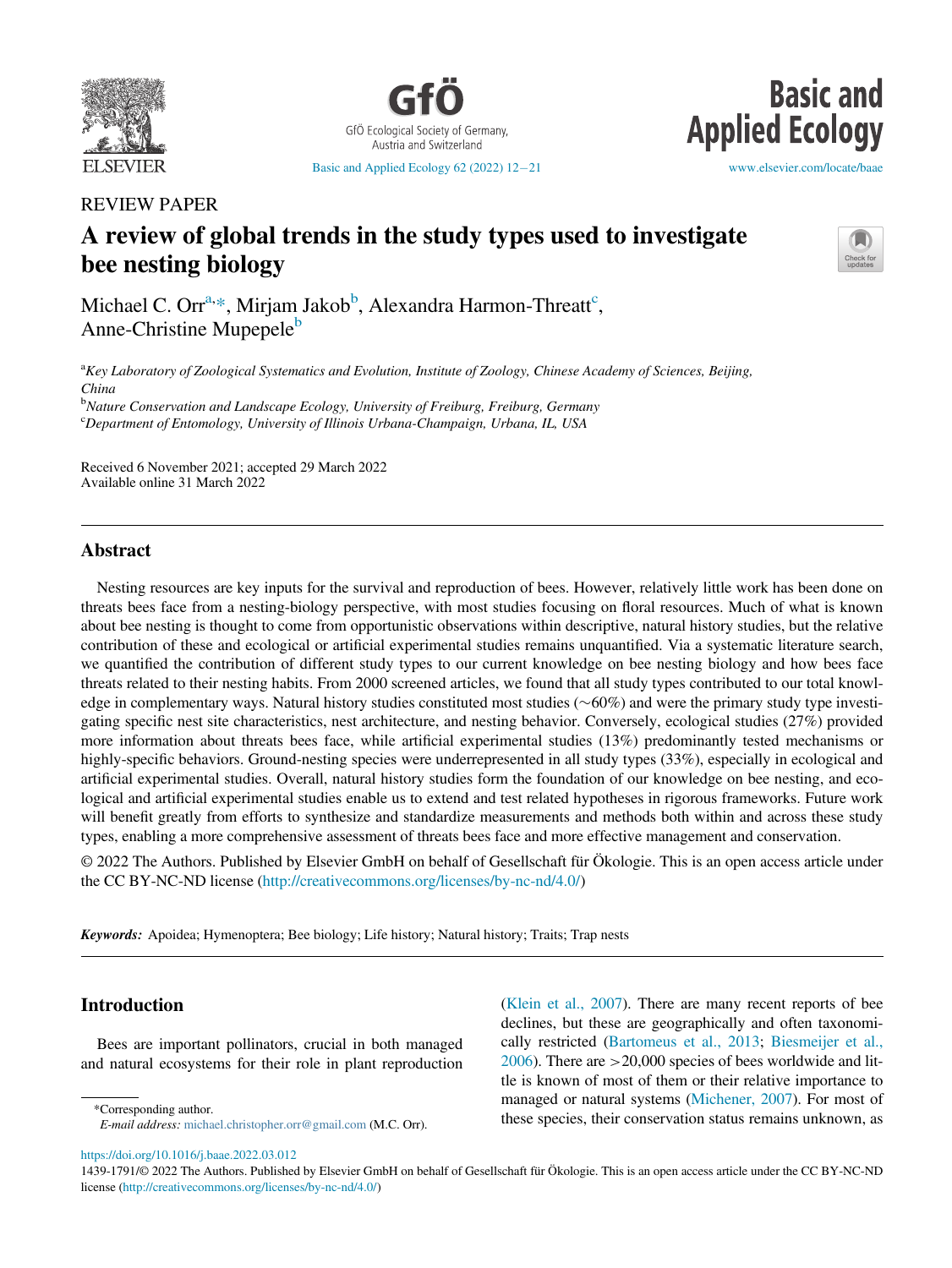the data necessary to assess them do not publicly exist ([Orr et al., 2021a\)](#page-8-1), and the future of many species even remains uncertain because we lack data on their habitat and resource requirements [\(Michener, 2007;](#page-8-0) [Nieto et al., 2015\)](#page-8-2).

Floral resources and nesting resources are key inputs necessary for bee survival and reproduction. A great deal of research has been done on floral resources [\(Roulston &](#page-8-3) [Goodell, 2011\)](#page-8-3), especially in management to enhance pollination services, but most bee species spend the majority of their time within nests both as growing larvae and then while waiting to emerge the next season or year, and during this time they cannot actively avoid any threats. Studies on nesting biology aspects (e.g. [Buckles & Harmon-Threatt, 2019;](#page-7-3) [Cane, 1991](#page-7-4); [Chan & Raine, 2021;](#page-7-5) [L](#page-7-6)ópez-Uribe et al., 2015; [Potts et al., 2005](#page-8-4); [Williams et al., 2010](#page-8-5)) have been synthesized, but these reviews either targeted a selected species group [\(Almeida, 2008;](#page-7-7) [Cane et al., 2007](#page-7-8), [Roubik, 2006](#page-8-6)) or chose a different approach by either qualitatively and unsystematically summarizing selected nesting aspects ([Antoine](#page-7-9) [& Forrest, 2021](#page-7-9)) or synthesizing information about species and genera without focus on the kind of studies contributing to this knowledge [\(Harmon-Threatt, 2020](#page-7-10)).

Much of what is known about bee nesting comes from natural history studies, dating back in some cases well over 100 years ago [\(Michener, 2007](#page-8-0)). These studies are based on observation of single or few species, often opportunistically, and they are largely exploratory rather than foundationally question-driven, in contrast to ecological studies that typically explore themes such as how nesting traits might structure whole communities. On the other end of the spectrum, targeting finerscale behavioral responses, some studies are done in controlled lab environments, and these might best be considered artificial (hereafter artificial experimental). There are clear synergies between these study types, as natural history studies contribute a large proportion of our most basic knowledge in ecology and behavior (used to design experiments), and remain important because only small parts of all autecological phenomena can ever be formally and rigorously experimentally tested, given the effort and time required for such validations ([Tewksbury et al., 2014](#page-8-7); [Travis, 2020](#page-8-8)). Consequently, ecological and evolutionary research may be hindered if natural history data are unavailable to implement meaningful experimental designs [\(Guidetti et al., 2014;](#page-7-11) [Travis, 2020;](#page-8-8) [van der Niet, 2020](#page-8-9)).

Here, we aim first at identifying how different study types contributed to the current knowledge about bee nesting biology. We separated studies into natural history, ecological, and artificial experimental to identify the relative contribution of each type of study to our knowledge of nesting while considering changes over time and the global distribution of knowledge. Second, we explored the knowledge provided about nesting biology to identify how many studies are dedicated to cavity- versus ground-nesting bees as well as their study focus, such as nesting resource required for nest construction, site conditions or the threats bees face related to nesting, to highlight future research needs and possible conservation measures useful for protecting bees from such threats.

#### Materials and methods

#### Literature search

A systematic literature search covered articles related to wild bees and nesting biology from the Web of Science (Box 1, Appendix A: Fig. S1, Data S1). A random subsample of 2000 studies (of 8197 total) was screened by first looking at title and abstract and second reading the full text ([CEE, 2018\)](#page-8-10). Studies were excluded if they did not fulfill a-priori inclusion criteria (Box 2, Appendix B). One author performed the screening after an assessment of the inter-rater reliability kappa-test showing an agreement of 83% (Cohen's kappa based on  $n = 100$ ) with another author.

Box 1. Search string used in the Web of Science (Clarivate Analytics) on December 17, 2020. The search string covered the databases: Web of Science Core Collection, BIOSIS Citation Index, BIOSIS Previews, Current Contents Connect, Data Citation Index, Derwent Innovations Index, KCI-Korean Journal Database, MEDLINE, SciELO Citation Index, Zoological Record. Search options in the Web of Sciences were set to 'all years' and 'all languages,' but excluding document types "patent" and "data set." Search terms were determined with step-wise best practices to maximize the return of relevant results (Appendix B).

"TOPIC: (bee OR bees OR Apidae OR Andrenidae OR Colletidae OR Halictidae OR Megachilidae OR Melittidae OR Stenotritidae OR Anthophila) AND TOPIC: (nest OR nests OR nesting) NOT TITLE: (apis OR "honey bee\*" OR honeybee\* OR honey\* OR pheromon\*) NOT TOPIC: ("bee eater\*" OR varroa OR "hive beetle\*" OR propolis OR danc\*)"

Box 2. Inclusion criteria for studies to be included in this review (all must be met).

- study was about non-honey bees
- study provided information about nesting
- study is not about fossil nests
- study does not provide information about bees that could not be distinguished from other taxonomic groups (e.g., wasps)
- study was included if it fulfilled one of the inclusion criteria, including data on nesting architecture, nesting location, nesting resources, nesting behavior, impacts on or threats to nesting, or other aspects specifically regarding bee nesting biology in detail
- literature in English, German, French, Italian, Spanish, and Portuguese
- $\bullet$  the article was accessible through the University of Freiburg or University of Illinois Urbana-Champaign (USA).

#### Data extraction and definitions

We extracted information about publication year; study country; taxonomy (according to [Ascher & Pickering, 2021\)](#page-7-12); nesting strategy (cavity- vs ground-nesting) and nesting resource (artificial human-made nest offers, e.g. trap nests, versus natural material). Articles were then tagged based on the information provided about nesting biology, such as nest site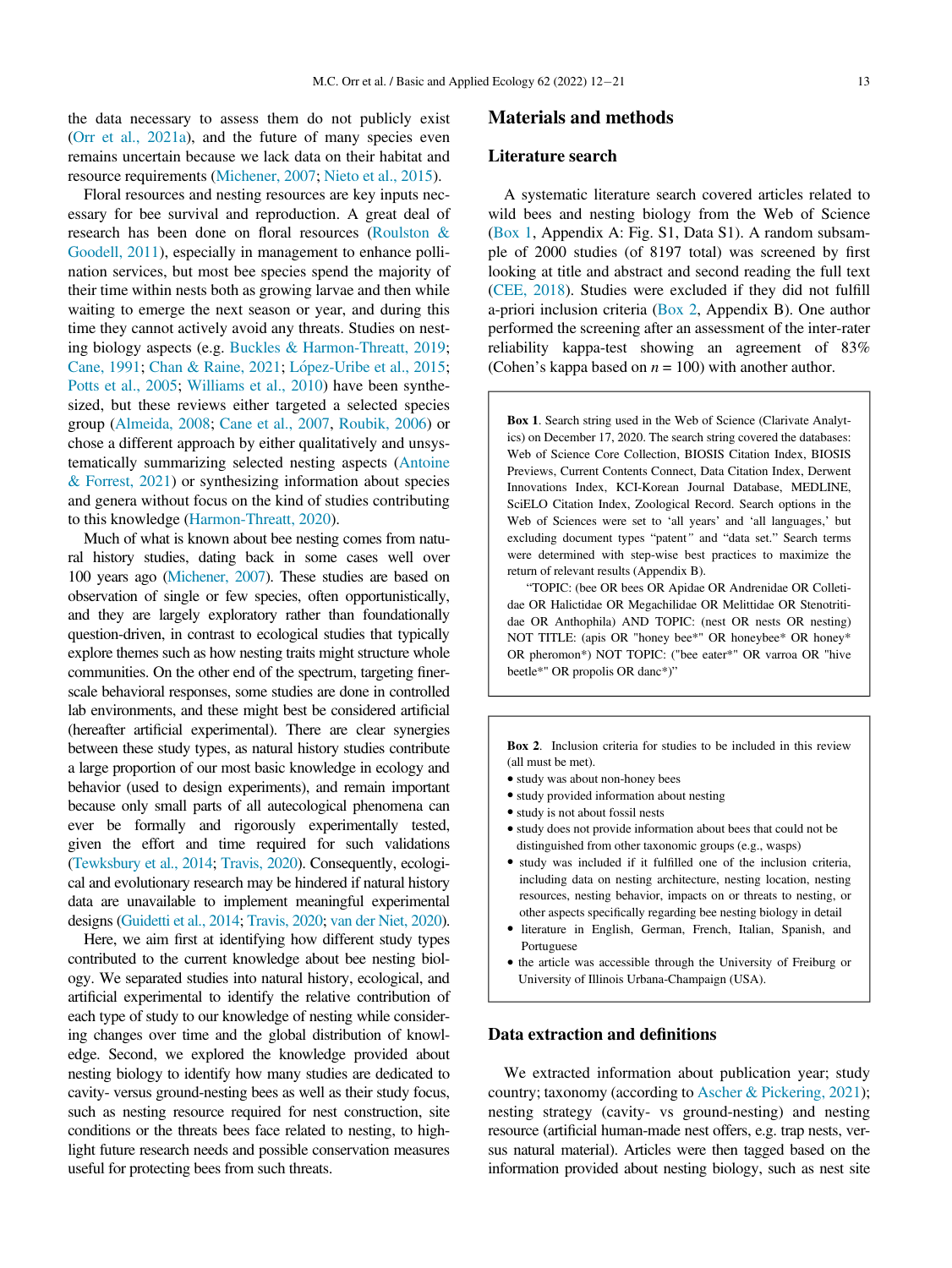descriptions, nest architecture, nesting behavior, as well as threats to bee nesting or potential impacts nesting bees may face. Half of the studies (248) were analyzed to gain more detail about the kind of information given on nest sites, nest architecture, nesting behavior, and threats. All studies fulfilling the inclusion criteria (542) were used for other analyses.

We additionally classified all studies into three study types: natural history studies, ecological studies, and artificial experimental studies. This classification was done by two researchers (inter-rater reliability showing an agreement of 91% (Cohen's kappa,  $n = 100$ ), during an initial round used to refine and improve classifications, see [CEE, 2018](#page-8-10) for further details on the process). We defined natural history studies as observational and descriptive studies that typically focus on just one species, or a few, and their associates (parasitoids, etc.). They take place in the natural environment of bees, often at a single site given opportunistic nest discoveries. Natural history studies are typically not singularly question-driven and do not follow a specific pre-planned framework, nor do they usually include statistical tests, making them qualitative at their core in most instances ([Guidetti et al., 2014;](#page-7-11) [Tewksbury et al., 2014](#page-8-7); [Travis, 2020](#page-8-8); [van der Niet, 2020](#page-8-9)). If they do include statistical tests, they are almost always applied in a post hoc manner to further test observations (e.g., [Orr et al., 2016](#page-8-11)). Ecological studies, meanwhile, explore broader community interactions among species or species in relation to environmental treatments. They take place in natural or sufficiently representative settings and often revolve around land-use comparisons. Ecological studies are hypothesisdriven and studies are planned and realized to statistically test these. Artificial experimental studies take place in completely artificial or strongly manipulated natural environments, such as laboratories, greenhouses, or flight cages with controlled resources and settings. These studies often aim at providing insights about specific behaviors and focus on one or few species. They include statistical tests and are based on an experimental setup.

#### Statistical analysis

Chi<sup>2</sup>-tests and Fisher's exact tests were implemented to identify whether study types differed in their contribution to our knowledge on various aspects of bee nesting biology ([Agresti, 1990\)](#page-7-13). We adjusted p-values when testing the contribution of study type on nest site, nest architecture, nesting behavior, and threats to nesting according to [Holm \(1979\)](#page-7-14) to counteract problems of multiple testing. Statistical analysis was done with R (Version 4.0.4, R Development Core Team, 2021).

### Results

Our search string identified 8197 studies. Out of our random subset of 2000 studies, we identified 542 references dealing with bee nesting biology and meeting our inclusion criteria. The majority of them were natural history studies (323 studies, i.e. 59.6%) followed by 145 ecological studies (26.8%) and 74 artificial experimental studies (13.6%). 73 studies were published prior to 1970 and only 23 before 1950, but their frequency has continuously increased. Natural history studies have long comprised the majority, but ecological studies are becoming more common and have recently overtaken natural history studies (2018, 2019, 2020). During the last decade  $(2011-2020)$ , the number of annually published natural history studies remained almost constant, while ecological studies drastically increased and for the first time outnumbered natural history studies ([Fig. 1](#page-2-0)). Artificial experimental studies have consistently played a minor role in comparison to the other two study types [\(Fig. 1\)](#page-2-0), varying over time but showing a slight increase recently.

The geographic distribution of studies was skewed toward the North America and Europe, with most studies from the United States of America ( $n = 140, 26\%$ ), Germany ( $n = 39$ , 7%), Canada ( $n = 29, 5\%$ ), and Australia ( $n = 28, 5\%$ ) (Appendix A: Fig. S2, Data S2). Brazil was the only country in the tropics that contributed many studies to our analysis  $(n = 90, 17\%)$ . North America and Europe showed a higher proportion of ecological studies (30.6% and 35.2%, respectively, in comparison to 19.7% elsewhere) than was generally seen elsewhere, where natural history remained more dominant and they remain, by far, the primary source for information on bee nesting biology.

<span id="page-2-0"></span>

Fig. 1. Contribution of study types over time. Shown are 50 years from 1970 to 2020.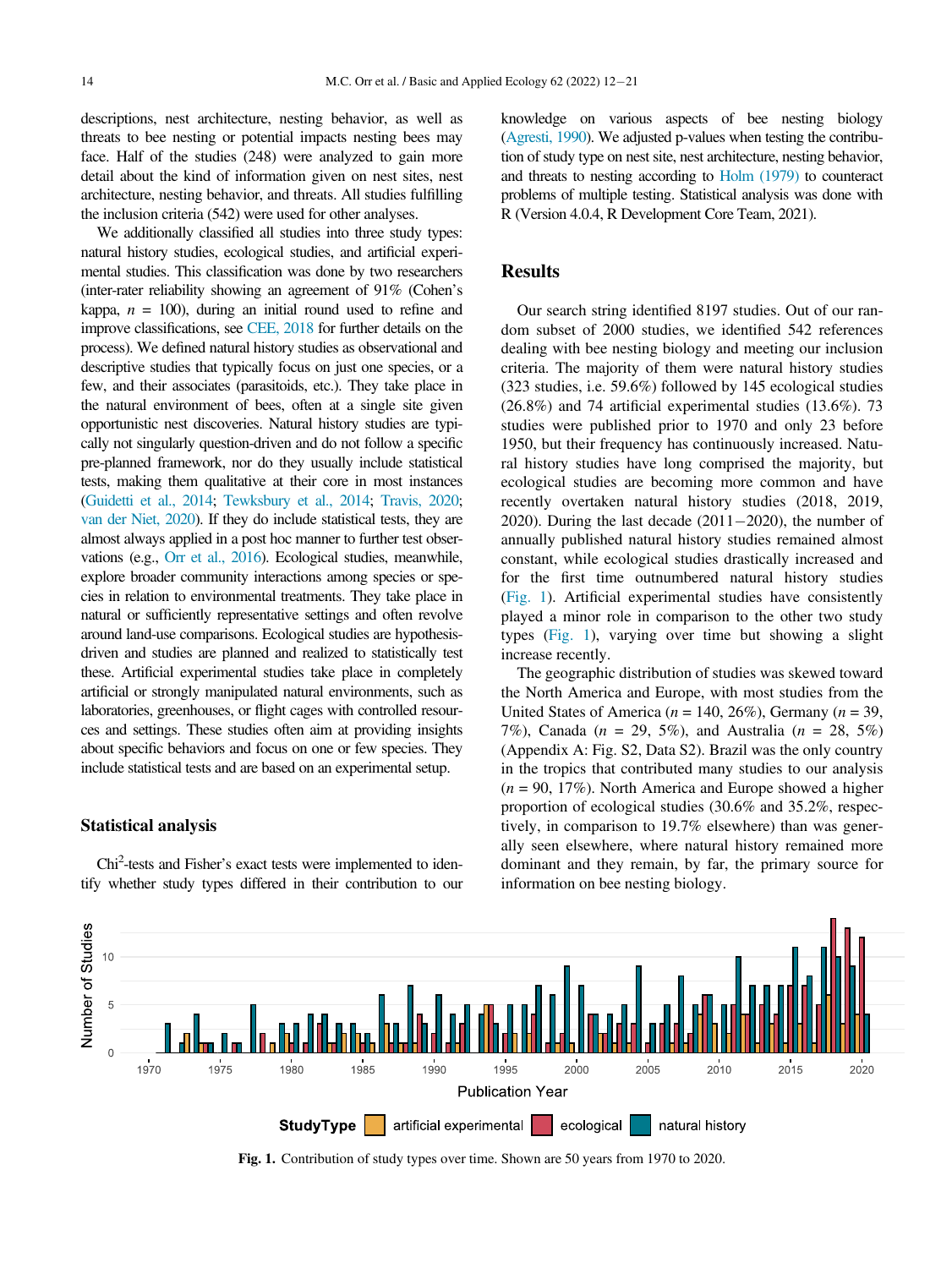## Nesting strategies: cavity- versus ground-nesting species

Cavity-nesting bees were studied more often than groundnesting bees (365 versus 155 studies, 22 investigating both). The difference was particularly striking in ecological and artificial experimental studies [\(Fig. 2](#page-3-0)). In line with these findings, nest resources involved were proportionally more often of an artificial nature (i.e., mostly trap nests) in ecological studies than in natural history studies [\(Fig. 2\)](#page-3-0).

## Types of bee nesting knowledge and threats nesting bees face

Most of our knowledge on bee nesting biology across nest site description, nest architecture, and nesting behavior derives from natural history studies ([Fig. 3,](#page-4-0)  $\chi^2_{\text{site}}$  = 289.09, df=2,  $p_{\text{adj}} = 3.74e^{-15}$ ,  $\chi^2$ <sub>arch</sub>=360.29, df=2,  $p_{\text{adj}} = 3.74e^{-15}$ ,  $\chi^2$ <sub>beh</sub>=132.34, df=2, p<sub>adj</sub>=3.74e<sup>-15</sup>, respectively). Interestingly, research on threats and impacts on nesting was domi-nated by ecological studies ([Fig. 3,](#page-4-0)  $\chi^2$ <sub>impact</sub>= 53.938, df=2,  $p_{\text{adi}}=1.36e^{-11}$ ).

For nest site description, the information most often provided was related to the nest substrate  $(n = 83, 34\%)$  of all studies giving a nest site description), i.e. the material used at the nest site, such as the soil composition for ground-nesting bees (e.g. [Rayment, 1948;](#page-8-12) [Youssef & Bohart, 1968\)](#page-9-0) or the material used by cavity-nesting bees (e.g. [Yogi &](#page-9-1) [Khan, 2014\).](#page-9-1) Nest density was also frequently investigated  $(n = 39, 16\%)$ , followed by slope  $(n = 30, 12\%)$ ; vegetation cover  $(n = 29, 12\%)$ , such as bare versus grass-covered ground; and direction of exposure to sun ( $n = 28$ , 11%), a critical determinant of thermoregulation ([Fig. 4](#page-4-1)). Other aspects mentioned in lower quantities were the presence of water bodies ( $n = 4$ , 2%), soil properties, i.e. pH ( $n = 2$ , 1%), and temperature of the soil surface or the upper soil  $(n = 2, 1\%)$ .

The category nest architecture summarizes aspects of nest shape and structure. Studies looked predominantly at broodcell details ( $n = 85$ , 33% of all nest architecture studies), describing the number of cells (e.g. [Danks, 1971;](#page-7-15) [Rob](#page-8-13)[erts, 1973](#page-8-13)) or their size (e.g. [Andrade-Silva & Nasci](#page-7-16)[mento, 2012;](#page-7-16) [Camargo, 1996](#page-7-17)). Nest shape was almost equally frequently described  $(n = 81, 31\%)$ . For groundnesting bees ( $n = 36$ , 14%) they mainly described shape and structure of the tunnel system, and burrow size and angle (e.g. [Michener, 1963;](#page-8-14) [Rozen, 1983](#page-8-15); [Youssef &](#page-9-0) [Bohart, 1968\)](#page-9-0). For cavity-nesting species ( $n = 44$ , 17% of all nest architecture studies), cavity dimensions, such as diameter, length, height, or volumes of cavities were mentioned, as well as their shape or their possible origin. Other studies investigated the nest entrance ( $n = 70, 27\%$ ), such as form or plug material, nest provision ( $n = 66, 26\%$ ), e.g. number or type of pollen grains, sugar content in honey pots, or source plant of pollen, or the depth of nests  $(n = 41,$ 16%).

Regarding nesting behavior, most studies reported on collection flights ( $n = 53$ , 18% of all studies looking at nesting behavior), such as the duration of foraging and nesting material collecting trips. Nest construction activities were also well-represented ( $n = 36, 12\%$ ), as were studies on nest site fidelity ( $n = 19, 7\%$ ), and nest guarding or defense against intruders ( $n = 18, 6\%$ ). There were a few studies on homing behavior to find and recognize nests ( $n = 9, 3\%$ ). Interactions with conspecifics  $(n = 7, 2\%)$  including aggressive or avoidant behaviors were also documented (e.g., [Flores-](#page-7-18)[Prado et al., 2012](#page-7-18)). Intracolonial aggressive behavior was especially observed by dominant, reproductive females

<span id="page-3-0"></span>

Fig. 2. Number of studies by type (natural history, ecological, artificial experimental), strategy (ground-nesting vs. cavity-nesting), and nest resources (natural vs. artificial).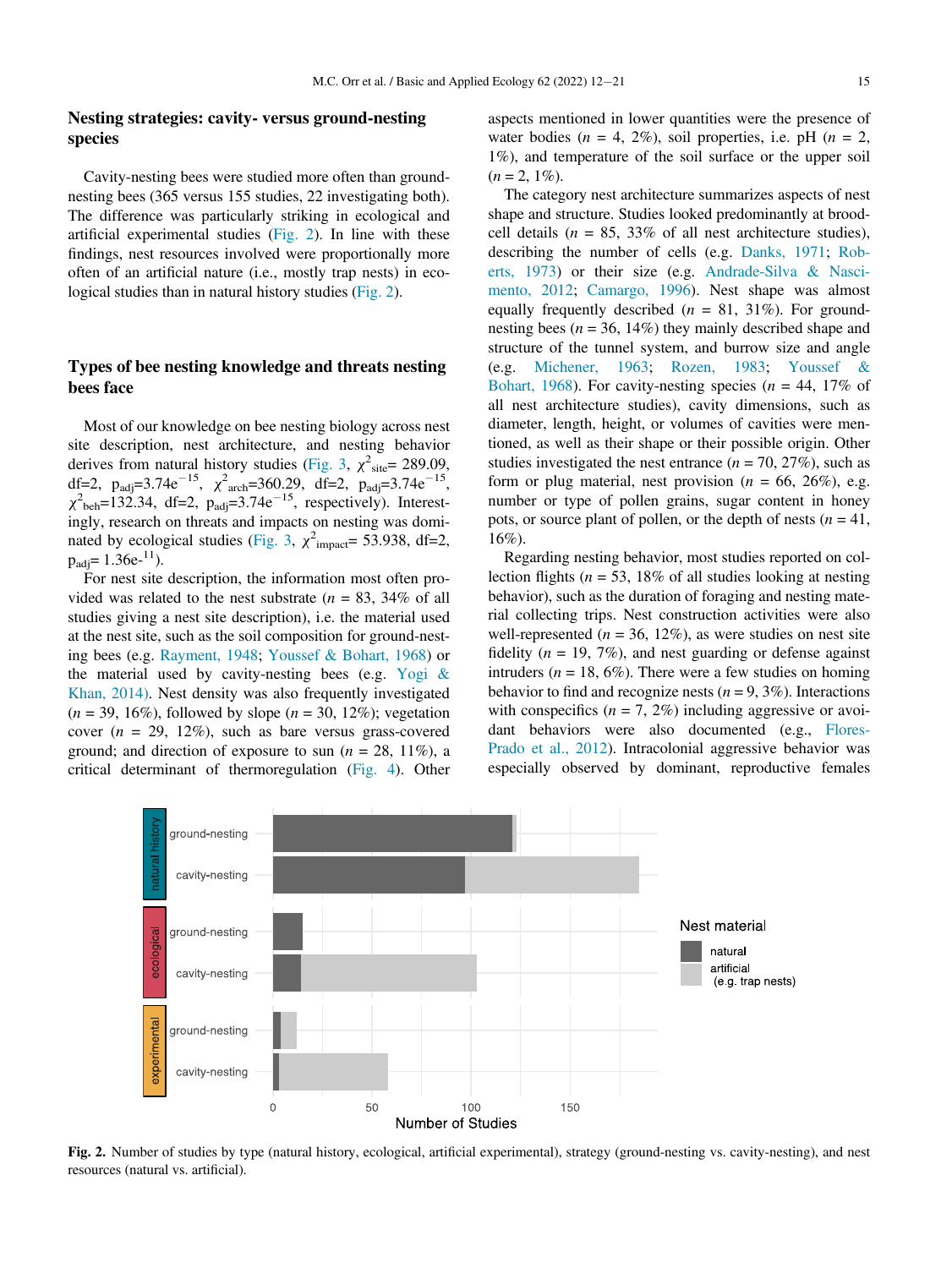<span id="page-4-0"></span>

Study Type natural history ecological artificial experimental



<span id="page-4-1"></span>against subordinate females in eusocial colonies [\(Andrade-](#page-7-16)[Silva & Nascimento, 2012](#page-7-16)). Other studies looked at oviposition  $(n = 6, 2\%)$ , providing information about the time needed for oviposition and when it occurred (e.g. [Augusto](#page-7-19) [& Gar](#page-7-19)[ofalo, 1998](#page-7-19); [Andrade-Silva & Nascimento, 2012](#page-7-16)).

Aspects impacting bees during their nesting activity were subsumed under the term 'threats to nesting.' They looked at the effect of landscape management and land-use change  $(n = 26, 13\%$  of all studies looking at threats to nesting) on bee nesting site availability, such as the amount of



Fig. 4. Contribution of study types on aspects of bee nesting biology. Natural history studies in blue, ecological studies in red, and artificial experimental studies in yellow. Bars represent the number of studies per variable found within the content analysis subset.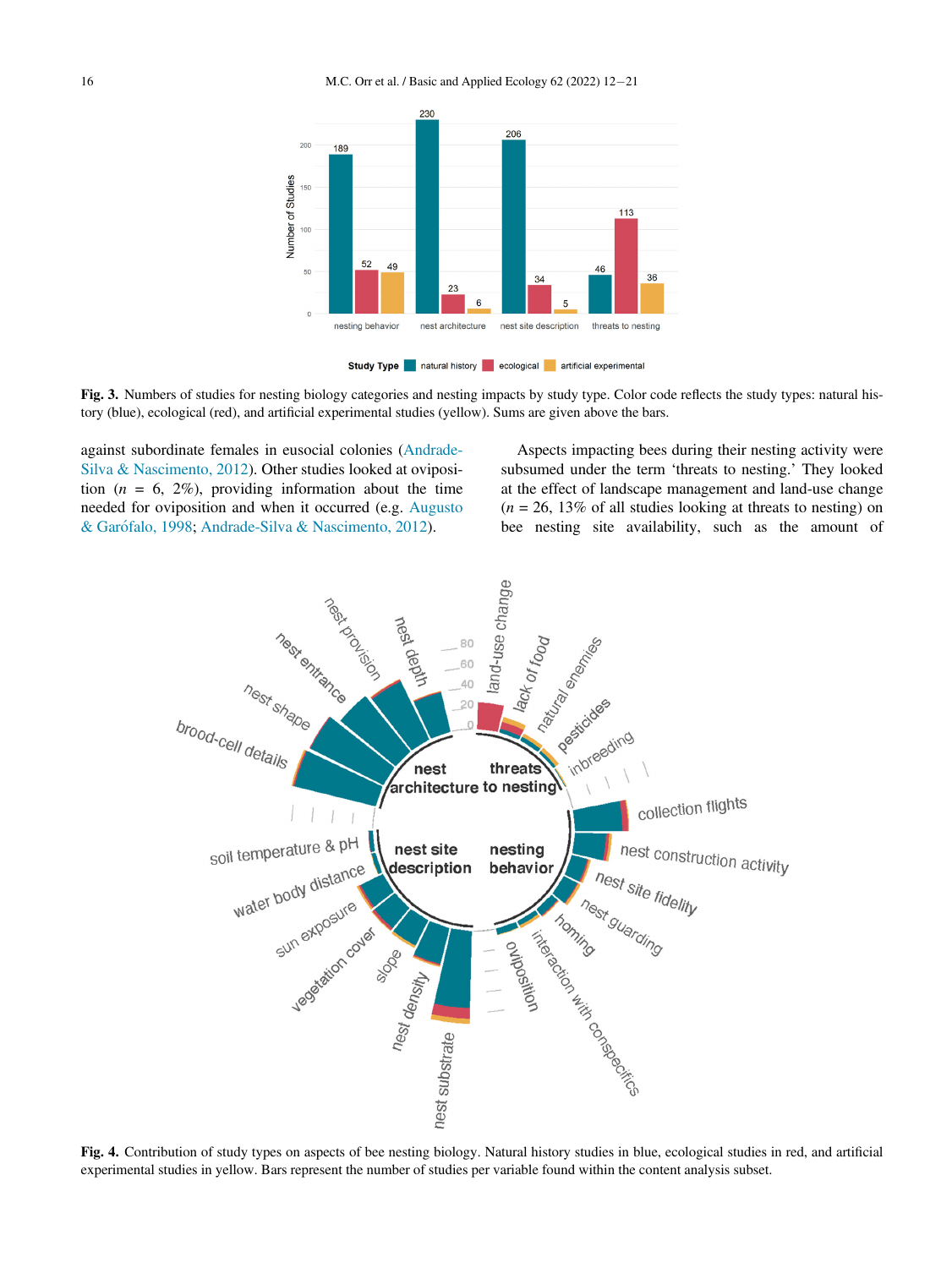intensively managed cropland or forest fragmentation. Many studies also investigated the benefit of agri-environmental schemes or other conservation measures such as semi-natural habitats increasing bee diversity. Studies investigating landscape management were primarily on cavity-nesting bees ( $n = 15$ , 58% of all 26 studies looking at landscape management), rarely on ground-nesting bees alone  $(n = 2, 8\%)$ , and sometimes on both  $(n = 9, 34\%) (\chi^2 =$ 9.7692, df=2,  $p = 0.007562$ ). Studies investigating the lack of food and the influence of floral resources on bee nesting ( $n = 15$ , 8% of all studies looking at threats to nesting) showed clearly that pollen or nectar availability had an impact on reproductive nesting success of both solitary (e.g. [Goodell, 2003;](#page-7-20) [Minckley et al, 1994\)](#page-8-16) and social bee species (e.g. [Maia-Silva et al., 2016](#page-8-17)). Cavitynesting species were more commonly investigated  $(n = 13, 87\%$  of all 15 studies looking at floral resources) than ground-nesting species  $(n = 2, 13\%)$  $(\chi^2 = 8.0667, df = 1, p = 0.0045)$ . Other studies looked at natural enemies ( $n = 7$ , 4% of all studies looking at threats to nesting), such as parasitism (e.g. [Moure-](#page-8-18)[Oliveira et al., 2019\)](#page-8-18) as a potential threat to bee nesting success, the effect of pesticides ( $n = 6, 3\%$ ) mainly neonicotinoids  $(n = 4, 2\%)$  resulting in a loss of orientation ([Woodcock et al., 2017](#page-8-19)), or inbreeding  $(n = 1, 0.5\%)$ .

#### Taxonomic coverage and resolution

The largest bee family, Apidae, was best represented in our subset (48.3%,  $n = 241$ ), followed by Megachilidae (28.3%,  $n = 141$ ), Halictidae (10.8%,  $n = 54$ ), Andrenidae (7.0%,  $n = 35$ ), Colletidae (3.6%,  $n = 18$ ), Melittidae (2.0%,  $n = 10$ ). Natural history studies showed a greater evenness across families (Apidae (49%,  $n = 160$ ), followed by Megachilidae (24%,  $n = 77$ ), Halictidae (10%,  $n = 33$ ), Andrenidae (9%,  $n = 30$ ), Colletidae (5%,  $n = 17$ ), and Melittidae (3%,  $n = 9$ )) compared to ecological (Megachilidae (47%,  $n = 46$ ), Apidae (41%,  $n = 40$ ), Halictidae (9%,  $n = 9$ ), Andrenidae (2%,  $n = 2$ ), Colletidae (1%,  $n = 1$ )) or artificial experimental studies (only Apidae, Megachilidae, and Halictidae).

Studies on single species were most common (71.8%,  $n = 389$ , followed by those looking at two (7.7%,  $n = 42$ ) or more than two species (6.7%,  $n = 36$ ). Studies at the group level focused mainly on *Bombus* ( $n = 12$ , 46%) or stingless bees ( $n = 7, 27\%$ ). Natural history and artificial experimental studies worked seldomly at the group or community level ( $n = 14$  (4.3%),  $n = 3$  (4.1%), respectively). In contrast, ecological studies were more often conducted at the group or community level (40%,  $n = 58$ ). Across all study types, 430 total species were covered across 126 genera (dominated by *Osmia* ( $n = 76$ ) studies, 14% of all studies), Megachile ( $n = 60, 11\%$ ), and *Bombus* ( $n = 59, 11\%)$ ). Most species were covered by only one study  $(80.7\%, n = 347)$ .

#### **Discussion**

What we know about bee biology ultimately determines how well we can support them. Natural history studies provide a major contribution to our knowledge about bee nesting biology worldwide. Their numbers have not declined over the decades, but ecological studies have become roughly equally common more recently. Ground-nesting bees are understudied compared to cavity-nesting species which is most apparent in ecological and experimental studies. Natural history studies provided the most detailed, species-specific basic knowledge regarding nest site preferences, nest architecture, and nesting behavior, providing a foundation for other lines of research. As ecological and experimental studies mostly contribute to the threats nesting bees face, they are essential to identify and reverse bee declines.

For almost all categories, the vast majority of papers investigating specific aspects of nest sites, nest architecture, and nesting behavior were classified as natural history. Without these studies, we would know very little of the actual structure of bee nests, including how they might be emulated, and this would severely hinder efforts to manage pollinators ([Bosch & Kemp, 2002;](#page-7-21) [Pitts-Singer &](#page-8-20) [Cane, 2011\)](#page-8-20) and to provide nesting resources for bees in natural habitats for conservation [\(Harmon-Threatt, 2020](#page-7-10)). Ecological and artificial experimental studies are vital for connecting natural history knowledge to real-world outcomes and testing causal links and relationships between an intervention, such as a management strategy, with outcomes for bee health. There are clear synergies present between the study types, with each approach capable of enhancing others. For example, natural history is the primary source of associations between bees and the cleptoparasites that invade their nests, but ecological and experimental studies can be used to test the impact of their natural enemies in a rigorous statistical framework, better informing management and conservation. Going forward, it will be critical to seek out these synergies, as they can provide mechanistic, species-level, and community-level information vital for effective conservation planning and action.

One major challenge of investigating nesting is that over 80% of native bee species nest belowground [\(Harmon-](#page-7-10)[Threatt, 2020](#page-7-10)). Thus, gathering critical information on nesting is difficult due to challenges in locating nests, excavating them, and manipulating them (but see [Fortel et al., 2014\)](#page-7-22), not to mention the training needed to effectively perform these studies. Although nest architecture can theoretically be studied in different land use types across species, the difficulty of getting sufficient, verified replicates for multiple species might generally be prohibitive under most circumstances with current methods. Thus, nest-based experimentation for the majority of bee species is rare (with some exceptions, [Leonard & Harmon-Threatt, 2019](#page-7-23)). For the remaining 20% of species that nest in cavities aboveground, artificial and experimental studies have been conducted to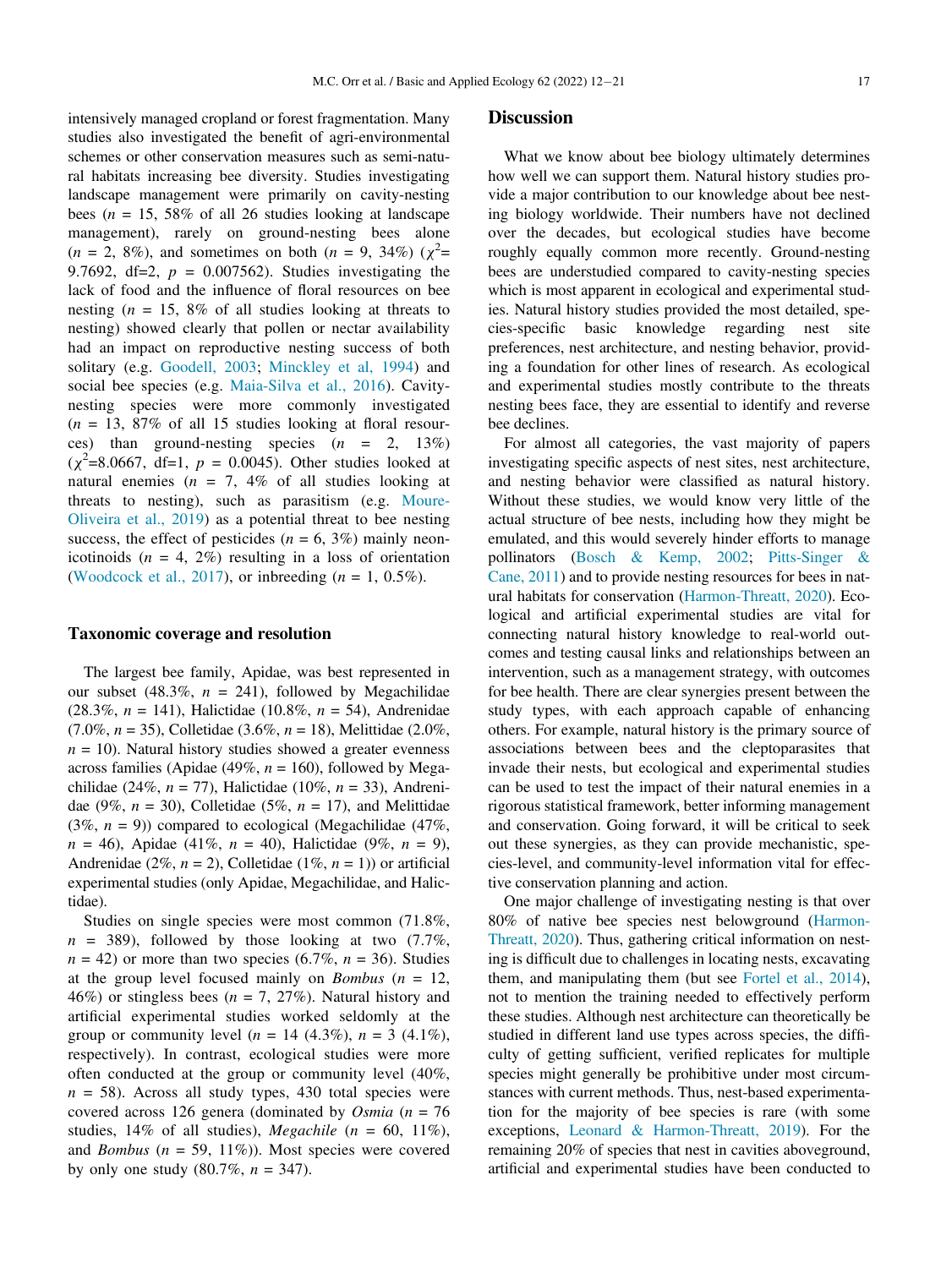assess behavioral and ecological responses to nesting materials and climatic factors for some species, but most remain poorly known ([Staab et al., 2018;](#page-8-21) [Tscharntke et al., 1998](#page-8-22)). This is only further complicated by the fact that many species require specific, sometimes uncommon resources for nest construction [\(Requier & Leonhardt, 2020\)](#page-8-23), which must be factored in for effective conservation. Therefore, to design experimental frameworks that can meaningfully test ecological phenomena, we must ultimately know the life history of species ([Travis, 2020](#page-8-8)).

Perhaps the biggest barrier to leveraging the vast literature on bee nesting biology is the sheer volume of information available, spread across countless papers and books. Although search engines such as Google Scholar or Web of Science enable much quicker searches than when all records were printed, there are still numerous articles that may not be digitized or properly indexed. In many cases, new nesting information is off-handedly reported in brief, making them much harder to find. This is further complicated when the articles are in languages other than English, as some languages such as Chinese even have their own species names (akin to common names, but used by scientists with preference under many circumstances). The majority of studies in other languages here were of the natural history type, and this may be tied to the ongoing devaluation of natural history studies combined with the infrequent consideration of non-English publications overall and especially for conservation ([Amano et al., 2021;](#page-7-24) [Konno et al., 2020](#page-7-25)). We expect this trend would hold if a broader search term using multiple languages were enacted, but it is still important to acknowledge that important historical and contemporary literature exists in other languages (many publications in addition to [Maly](#page-8-24)[shev, 1936;](#page-8-24) [Sakagami & Michener, 1962,](#page-8-25) for example). A more difficult, but very important aspect to consider is indigenous knowledge, which often includes insights otherwise unknown to scientists ([Wilder et al., 2016\)](#page-8-26). Although such efforts on solitary bees remain limited, much work has been done on stingless bees that have long been cultivated, leading to many new insights about their biology [\(Ayala et al.,](#page-7-26) [2013;](#page-7-26) [Gonzalez et al., 2018](#page-7-27)).

What we know about bees defines our ability to ensure the ecosystem services that they provide in natural and managed environments. Information such as slope, sun exposure or soil characteristics, are only reported in a minority of studies. Consequently, for many species there is no information on their habitat requirements and the existence of or causes for long-term trend changes are difficult to identify. There have been calls for standard reporting and more recently a systematic monitoring of populations ([Linsley et al., 1952](#page-7-28); [Meiners et al., 2019](#page-8-27); [Portman et al., 2020\)](#page-8-28). A framework, including standards of terminology and metrics, is needed because measurements must be taken in similar enough ways to enable meaningful comparison. Ideally, experimental studies should be done to determine the best type of soil and other classifications to use meaningfully for bees, targeting those which correctly delineate between types of soil

that are significantly different enough to impact bee nest choice or survival, then these should always be used to ensure comparability. In general, we suggest as a minimum that researchers should strive to report the following in nesting biology studies: all relevant habitat features, nest-placement-related factors such as vegetation presence/cover, soil type (various facets possible, including pH, moisture, density), sun exposure and orientation of entrance, slope or aspect, phenological timing, and others like depth of nest, use/type of nest cell lining, at least minimal recording of nest layout, and other individuals or species associated with the nests. We strongly encourage the collection of all data possible, as a fuller picture of species enables better management, but under limitations it is hoped that at least those details can be reported.

With so many papers on bee nesting, synthesis is becoming increasingly important, and reviews do thankfully exist for some groups or topics [\(Almeida, 2008;](#page-7-7) [Antoine & Forr](#page-7-9)[est, 2021;](#page-7-9) [Cane et al., 2007;](#page-7-8) [Harmon-Threatt, 2020](#page-7-10); [Liczner](#page-7-29) [& Colla, 2019](#page-7-29)). However, many groups remain unsummarized, and a centralized database on bee nests could greatly improve prospects [\(Orr et al., 2021b](#page-8-29)). These records would be extracted from the literature and could even be reported newly via a community science friendly interface, enabling both researchers and the general public to contribute new information ([Lye et al., 2012](#page-8-30)). An immense amount of work would be required, and, unfortunately, data generation is now devalued ([Orr et al., 2021b\)](#page-8-29), as is training in the type of natural history methods necessary ([Tewksbury et al., 2014](#page-8-7)). Yet there is great potential for integrating new technologies and analyses with traditional methods, thereby enabling otherwise impossible, high-impact studies on bee nesting biology ([Crall et al., 2018](#page-7-30); [Orr et al., 2016;](#page-8-11) [Ostwald et al.,](#page-8-31) [2021\)](#page-8-31). Fundamental changes in the way we value scientific contributions and encourage interdisciplinary research are needed to enable scientists to not only innovate but also to synthesize and make available what is already known, otherwise, if this knowledge remains inaccessible and ignored, it may be functionally lost and unavailable for conservation decision-making.

## Declaration of Competing Interest

The authors declare that they have no known competing financial interests or personal relationships that could have appeared to influence the work reported in this paper.

## Acknowledgments

James Cane, Vincent Tepedino, and Frank Parker are thanked for discussions on the topic of nesting biology in the context of this study. AM was supported by the Ministry Of Science, Research and the Arts Baden-Württemberg, Germany.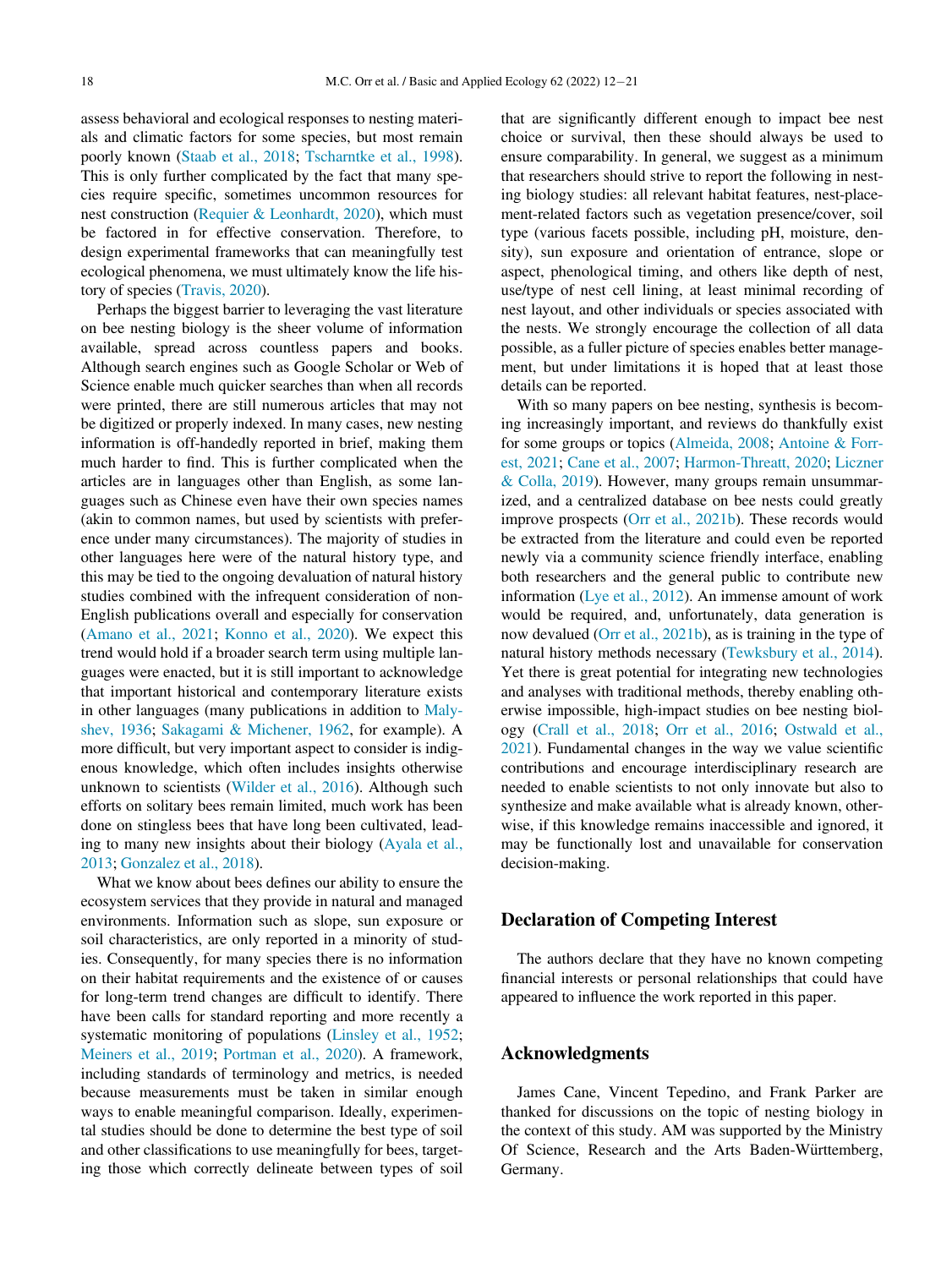## <span id="page-7-5"></span>Supplementary materials

<span id="page-7-30"></span>Supplementary material associated with this article can be found in the online version at doi[:10.1016/j.](https://doi.org/10.1016/j.baae.2022.03.012) [baae.2022.03.012.](https://doi.org/10.1016/j.baae.2022.03.012)

#### <span id="page-7-15"></span>References

- <span id="page-7-17"></span><span id="page-7-13"></span>Agresti, A. (1990). [Categorical data analysis](http://refhub.elsevier.com/S1439-1791(22)00033-0/sbref0001). (pp. 42–[62\). New](http://refhub.elsevier.com/S1439-1791(22)00033-0/sbref0001) [York: Wiley.](http://refhub.elsevier.com/S1439-1791(22)00033-0/sbref0001)
- <span id="page-7-7"></span>[Almeida, E. A. \(2008\). Colletidae nesting biology \(Hymenoptera:](http://refhub.elsevier.com/S1439-1791(22)00033-0/sbref0002) Apoidea). [Apidologie](http://refhub.elsevier.com/S1439-1791(22)00033-0/sbref0002), 39(1), 16–29.
- <span id="page-7-24"></span><span id="page-7-18"></span>[Amano, T., Berdejo-Espinola, V., Christie, A. P., Willott, K.,](http://refhub.elsevier.com/S1439-1791(22)00033-0/sbref0003) [Akasaka, M., B](http://refhub.elsevier.com/S1439-1791(22)00033-0/sbref0003)áldi, A., et al. (2021). Tapping into non-[English-language science for the conservation of global biodi](http://refhub.elsevier.com/S1439-1791(22)00033-0/sbref0003)versity. PLoS Biology, 19[,\(10\) e3001296.](http://refhub.elsevier.com/S1439-1791(22)00033-0/sbref0003)
- <span id="page-7-22"></span><span id="page-7-16"></span>[Andrade-Silva, A., & Nascimento, F. \(2012\). Multifemale nests](http://refhub.elsevier.com/S1439-1791(22)00033-0/sbref0004) and social behavior in [Euglossa melanotricha](http://refhub.elsevier.com/S1439-1791(22)00033-0/sbref0004) (Hymenoptera, Apidae, Euglossini). [Journal of Hymenoptera Research](http://refhub.elsevier.com/S1439-1791(22)00033-0/sbref0004), 26, 1.
- <span id="page-7-9"></span>[Antoine, C. M., & Forrest, J. R. \(2021\). Nesting habitat of ground](http://refhub.elsevier.com/S1439-1791(22)00033-0/sbref0005)[nesting bees: A review.](http://refhub.elsevier.com/S1439-1791(22)00033-0/sbref0005) Ecological Entomology, 46(2), 143– [159.](http://refhub.elsevier.com/S1439-1791(22)00033-0/sbref0005)
- <span id="page-7-27"></span><span id="page-7-12"></span>Ascher, J.S., .& Pickering, J. (2021). Discover Life bee species guide and world checklist (Hymenoptera: Apoidea: Anthophila). http://www. discoverlife. org/mp/20q
- <span id="page-7-20"></span><span id="page-7-19"></span>[Augusto, S. C., & Gar](http://refhub.elsevier.com/S1439-1791(22)00033-0/sbref0007)ó[falo, C. A. \(1998\). Behavioral aspects of](http://refhub.elsevier.com/S1439-1791(22)00033-0/sbref0007) Hoplostelis bilineolata [\(Spinola\) \(Hymenoptera, Megachilidae\),](http://refhub.elsevier.com/S1439-1791(22)00033-0/sbref0007) a cleptoparasite of Euglossa cordata [\(Linnaeus\)\(Hymenoptera,](http://refhub.elsevier.com/S1439-1791(22)00033-0/sbref0007) [Apidae\), and behavior of the host in parasitized nests.](http://refhub.elsevier.com/S1439-1791(22)00033-0/sbref0007) Revista [Brasileira de Entomologia](http://refhub.elsevier.com/S1439-1791(22)00033-0/sbref0007), 41(4), 507–515.
- <span id="page-7-26"></span><span id="page-7-11"></span><span id="page-7-10"></span>[Ayala, R., Gonzalez, V. H., & Engel, M. S. \(2013\).](http://refhub.elsevier.com/S1439-1791(22)00033-0/sbref0008) Mexican sting[less bees \(Hymenoptera: Apidae\): Diversity, distribution, and](http://refhub.elsevier.com/S1439-1791(22)00033-0/sbref0008) [indigenous knowledge. in pot-honey](http://refhub.elsevier.com/S1439-1791(22)00033-0/sbref0008). (pp.  $135-152$ ). New [York, NY: Springer.](http://refhub.elsevier.com/S1439-1791(22)00033-0/sbref0008)
- <span id="page-7-14"></span><span id="page-7-1"></span><span id="page-7-0"></span>[Bartomeus, I., Ascher, J. S., Gibbs, J., Danforth, B. N.,](http://refhub.elsevier.com/S1439-1791(22)00033-0/sbref0009) [Wagner, D. L., Hedtke, S. M., et al. \(2013\). Historical changes](http://refhub.elsevier.com/S1439-1791(22)00033-0/sbref0009) [in northeastern US bee pollinators related to shared ecological](http://refhub.elsevier.com/S1439-1791(22)00033-0/sbref0009) traits. [Proceedings of the National Academy of Sciences](http://refhub.elsevier.com/S1439-1791(22)00033-0/sbref0009), 110 [\(12\), 4656](http://refhub.elsevier.com/S1439-1791(22)00033-0/sbref0009)–4660.
- <span id="page-7-25"></span><span id="page-7-2"></span>[Biesmeijer, J. C., Roberts, S. P., Reemer, M., Ohlem](http://refhub.elsevier.com/S1439-1791(22)00033-0/sbref0010)ü[ller, R.,](http://refhub.elsevier.com/S1439-1791(22)00033-0/sbref0010) [Edwards, M., Peeters, T., et al. \(2006\). Parallel declines in polli](http://refhub.elsevier.com/S1439-1791(22)00033-0/sbref0010)[nators and insect-pollinated plants in Britain and the Nether](http://refhub.elsevier.com/S1439-1791(22)00033-0/sbref0010)lands. Science, 313(5785), 351–[354 \(New York, N.Y.\).](http://refhub.elsevier.com/S1439-1791(22)00033-0/sbref0010)
- <span id="page-7-23"></span><span id="page-7-21"></span>[Bosch, J., & Kemp, W. P. \(2002\). Developing and establishing bee](http://refhub.elsevier.com/S1439-1791(22)00033-0/sbref0012) [species as crop pollinators: The example of](http://refhub.elsevier.com/S1439-1791(22)00033-0/sbref0012) *Osmia* spp.(Hyme[noptera: Megachilidae\) and fruit trees.](http://refhub.elsevier.com/S1439-1791(22)00033-0/sbref0012) Bulletin of Entomologi[cal Research](http://refhub.elsevier.com/S1439-1791(22)00033-0/sbref0012), 92(1), 3–16.
- <span id="page-7-29"></span><span id="page-7-3"></span>[Buckles, B. J., & Harmon-Threatt, A. N. \(2019\). Bee diversity in](http://refhub.elsevier.com/S1439-1791(22)00033-0/sbref0013) [tallgrass prairies affected by management and its effects on](http://refhub.elsevier.com/S1439-1791(22)00033-0/sbref0013) [above-and below-ground resources.](http://refhub.elsevier.com/S1439-1791(22)00033-0/sbref0013) Journal of Applied Ecology, 56[\(11\), 2443](http://refhub.elsevier.com/S1439-1791(22)00033-0/sbref0013)–2453.
- <span id="page-7-28"></span><span id="page-7-4"></span>[Cane, J. H. \(1991\). Soils of ground-nesting bees \(Hymenoptera:](http://refhub.elsevier.com/S1439-1791(22)00033-0/sbref0014) [Apoidea\): Texture, moisture, cell depth and climate.](http://refhub.elsevier.com/S1439-1791(22)00033-0/sbref0014) Journal of [the Kansas Entomological Society](http://refhub.elsevier.com/S1439-1791(22)00033-0/sbref0014), 64(4), 406–413.
- <span id="page-7-8"></span><span id="page-7-6"></span>[Cane, J. H., Griswold, T., & Parker, F. D. \(2007\). Substrates and](http://refhub.elsevier.com/S1439-1791(22)00033-0/sbref0015) [materials used for nesting by North American](http://refhub.elsevier.com/S1439-1791(22)00033-0/sbref0015) Osmia bees [\(Hymenoptera: Apiformes: Megachilidae\).](http://refhub.elsevier.com/S1439-1791(22)00033-0/sbref0015) Annals of the Ento[mological Society of America](http://refhub.elsevier.com/S1439-1791(22)00033-0/sbref0015), 100(3), 350–358.
- [Chan, D. S. W., & Raine, N. E. \(2021\). Population decline in a](http://refhub.elsevier.com/S1439-1791(22)00033-0/sbref0016) [ground-nesting solitary squash bee \(](http://refhub.elsevier.com/S1439-1791(22)00033-0/sbref0016)Eucera pruinosa) following [exposure to a neonicotinoid insecticide treated crop \(](http://refhub.elsevier.com/S1439-1791(22)00033-0/sbref0016)Cucurbita pepo). Scientifi[c Reports](http://refhub.elsevier.com/S1439-1791(22)00033-0/sbref0016), 11(1), 1–11.
- [Crall, J. D., Switzer, C. M., Oppenheimer, R. L.,](http://refhub.elsevier.com/S1439-1791(22)00033-0/sbref0017) [Versypt, A. N. F., Dey, B., Brown, A., et al. \(2018\). Neoni](http://refhub.elsevier.com/S1439-1791(22)00033-0/sbref0017)[cotinoid exposure disrupts bumblebee nest behavior, social](http://refhub.elsevier.com/S1439-1791(22)00033-0/sbref0017) [networks, and thermoregulation.](http://refhub.elsevier.com/S1439-1791(22)00033-0/sbref0017) Science (New York, N.Y.), 362[\(6415\), 683](http://refhub.elsevier.com/S1439-1791(22)00033-0/sbref0017)–686.
- [Danks, H. V. \(1971\). Biology of some stem-nesting aculeate](http://refhub.elsevier.com/S1439-1791(22)00033-0/sbref0018) Hymenoptera. [Transactions of the Royal Entomological Society](http://refhub.elsevier.com/S1439-1791(22)00033-0/sbref0018) [of London](http://refhub.elsevier.com/S1439-1791(22)00033-0/sbref0018), 122(11), 323–395.
- [de Camargo, J. M., & Moure, J. S. \(1996\).](http://refhub.elsevier.com/S1439-1791(22)00033-0/sbref0019) Meliponini neotropicais, [o g](http://refhub.elsevier.com/S1439-1791(22)00033-0/sbref0019)^enero camargoia [moure, 1989 \(Apinae, apidae, hymenop-](http://refhub.elsevier.com/S1439-1791(22)00033-0/sbref0019)tera)[. Museu de Zoologia da Universidade de S](http://refhub.elsevier.com/S1439-1791(22)00033-0/sbref0019)ã[o Paulo.](http://refhub.elsevier.com/S1439-1791(22)00033-0/sbref0019)
- [Flores-Prado, L. \(2012\). Evolution of sociality in Hymenoptera:](http://refhub.elsevier.com/S1439-1791(22)00033-0/sbref0020) [Behavioural traits linked to social levels and precursors of soci](http://refhub.elsevier.com/S1439-1791(22)00033-0/sbref0020)ality in solitary species. [Revista Chilena de Historia Natural](http://refhub.elsevier.com/S1439-1791(22)00033-0/sbref0020), 85[, 245](http://refhub.elsevier.com/S1439-1791(22)00033-0/sbref0020)–266.
- [Fortel, L., Henry, M., Guilbaud, L., Guirao, A. L., Kuhlmann, M.,](http://refhub.elsevier.com/S1439-1791(22)00033-0/sbref0021) [Mouret, H., et al. \(2014\). Decreasing abundance, increasing](http://refhub.elsevier.com/S1439-1791(22)00033-0/sbref0021) [diversity and changing structure of the wild bee community](http://refhub.elsevier.com/S1439-1791(22)00033-0/sbref0021) [\(Hymenoptera: Anthophila\) along an urbanization gradient.](http://refhub.elsevier.com/S1439-1791(22)00033-0/sbref0021) PloS one, 9[,\(8\) e104679.](http://refhub.elsevier.com/S1439-1791(22)00033-0/sbref0021)
- [Gonzalez, V. H., Amith, J. D., & Stein, T. J. \(2018\). Nesting ecol](http://refhub.elsevier.com/S1439-1791(22)00033-0/sbref0022)[ogy and the cultural importance of stingless bees to speakers of](http://refhub.elsevier.com/S1439-1791(22)00033-0/sbref0022) [Yolox](http://refhub.elsevier.com/S1439-1791(22)00033-0/sbref0022)óchitl Mixtec, an endangered language in Guerrero, Mexico. [Apidologie](http://refhub.elsevier.com/S1439-1791(22)00033-0/sbref0022), 49(5), 625–636.
- [Goodell, K. \(2003\). Food availability affects](http://refhub.elsevier.com/S1439-1791(22)00033-0/sbref0023) Osmia pumila (Hyme[noptera: Megachilidae\) foraging, reproduction, and brood para](http://refhub.elsevier.com/S1439-1791(22)00033-0/sbref0023)sitism. [Oecologia](http://refhub.elsevier.com/S1439-1791(22)00033-0/sbref0023), 134(4), 518–527.
- [Guidetti, P., Parravicini, V., Morri, C., & Bianchi, C. N. \(2014\).](http://refhub.elsevier.com/S1439-1791(22)00033-0/sbref0024) [Against nature? Why ecologists should not diverge from natural](http://refhub.elsevier.com/S1439-1791(22)00033-0/sbref0024) history. [Vie et Milieu/Life & Environment](http://refhub.elsevier.com/S1439-1791(22)00033-0/sbref0024), 64, 1-8.
- Harmon-Threatt, A. (2020). Infl[uence of nesting characteristics on](http://refhub.elsevier.com/S1439-1791(22)00033-0/sbref0025) [health of wild bee communities.](http://refhub.elsevier.com/S1439-1791(22)00033-0/sbref0025) Annual Review of Entomology, 65[, 39](http://refhub.elsevier.com/S1439-1791(22)00033-0/sbref0025)–56.
- [Holm, S. \(1979\). A simple sequentially rejective multiple test pro](http://refhub.elsevier.com/S1439-1791(22)00033-0/sbref0026)cedure. [Scandinavian Journal of Statistics](http://refhub.elsevier.com/S1439-1791(22)00033-0/sbref0026), 6(2), 65–70.
- [Klein, A. M., Vaissiere, B. E., Cane, J. H., Steffan-Dewenter, I.,](http://refhub.elsevier.com/S1439-1791(22)00033-0/sbref0027) [Cunningham, S. A., Kremen, C., et al. \(2007\). Importance of](http://refhub.elsevier.com/S1439-1791(22)00033-0/sbref0027) [pollinators in changing landscapes for world crops.](http://refhub.elsevier.com/S1439-1791(22)00033-0/sbref0027) Proceedings [of the Royal Society B: Biological Sciences](http://refhub.elsevier.com/S1439-1791(22)00033-0/sbref0027), 274(1608), 303– [313.](http://refhub.elsevier.com/S1439-1791(22)00033-0/sbref0027)
- [Konno, K., Akasaka, M., Koshida, C., Katayama, N., Osada, N.,](http://refhub.elsevier.com/S1439-1791(22)00033-0/sbref0028) [Spake, R., et al. \(2020\). Ignoring non-English-language studies](http://refhub.elsevier.com/S1439-1791(22)00033-0/sbref0028) [may bias ecological meta-analyses.](http://refhub.elsevier.com/S1439-1791(22)00033-0/sbref0028) Ecology and Evolution, 10 [\(13\), 6373](http://refhub.elsevier.com/S1439-1791(22)00033-0/sbref0028)–6384.
- [Leonard, R. J., & Harmon-Threatt, A. N. \(2019\). Methods for rear](http://refhub.elsevier.com/S1439-1791(22)00033-0/opt9c5zY6JoBc)[ing ground-nesting bees under laboratory conditions.](http://refhub.elsevier.com/S1439-1791(22)00033-0/opt9c5zY6JoBc) Apidologie, 50[\(5\), 689](http://refhub.elsevier.com/S1439-1791(22)00033-0/opt9c5zY6JoBc)–703.
- [Liczner, A. R., & Colla, S. R. \(2019\). A systematic review of the](http://refhub.elsevier.com/S1439-1791(22)00033-0/sbref0029) [nesting and overwintering habitat of bumble bees globally.](http://refhub.elsevier.com/S1439-1791(22)00033-0/sbref0029) [Journal of Insect Conservation](http://refhub.elsevier.com/S1439-1791(22)00033-0/sbref0029), 23(5), 787–801.
- [Linsley, E. G., MacSwain, J. W., & Smith, R. F. \(1952\). Outline](http://refhub.elsevier.com/S1439-1791(22)00033-0/sbref0030) [for ecological life histories of solitary and semi-social bees.](http://refhub.elsevier.com/S1439-1791(22)00033-0/sbref0030) [Ecology](http://refhub.elsevier.com/S1439-1791(22)00033-0/sbref0030), 33(4), 558–567.
- [L](http://refhub.elsevier.com/S1439-1791(22)00033-0/sbref0031)ópez-Uribe, M. M., Morreale, S. J., Santiago, C. K., & [Danforth, B. N. \(2015\). Nest suitability,](http://refhub.elsevier.com/S1439-1791(22)00033-0/sbref0031) fine-scale population [structure and male-mediated dispersal of a solitary ground nest](http://refhub.elsevier.com/S1439-1791(22)00033-0/sbref0031)[ing bee in an urban landscape.](http://refhub.elsevier.com/S1439-1791(22)00033-0/sbref0031) PloS one, 10,(5) e0125719.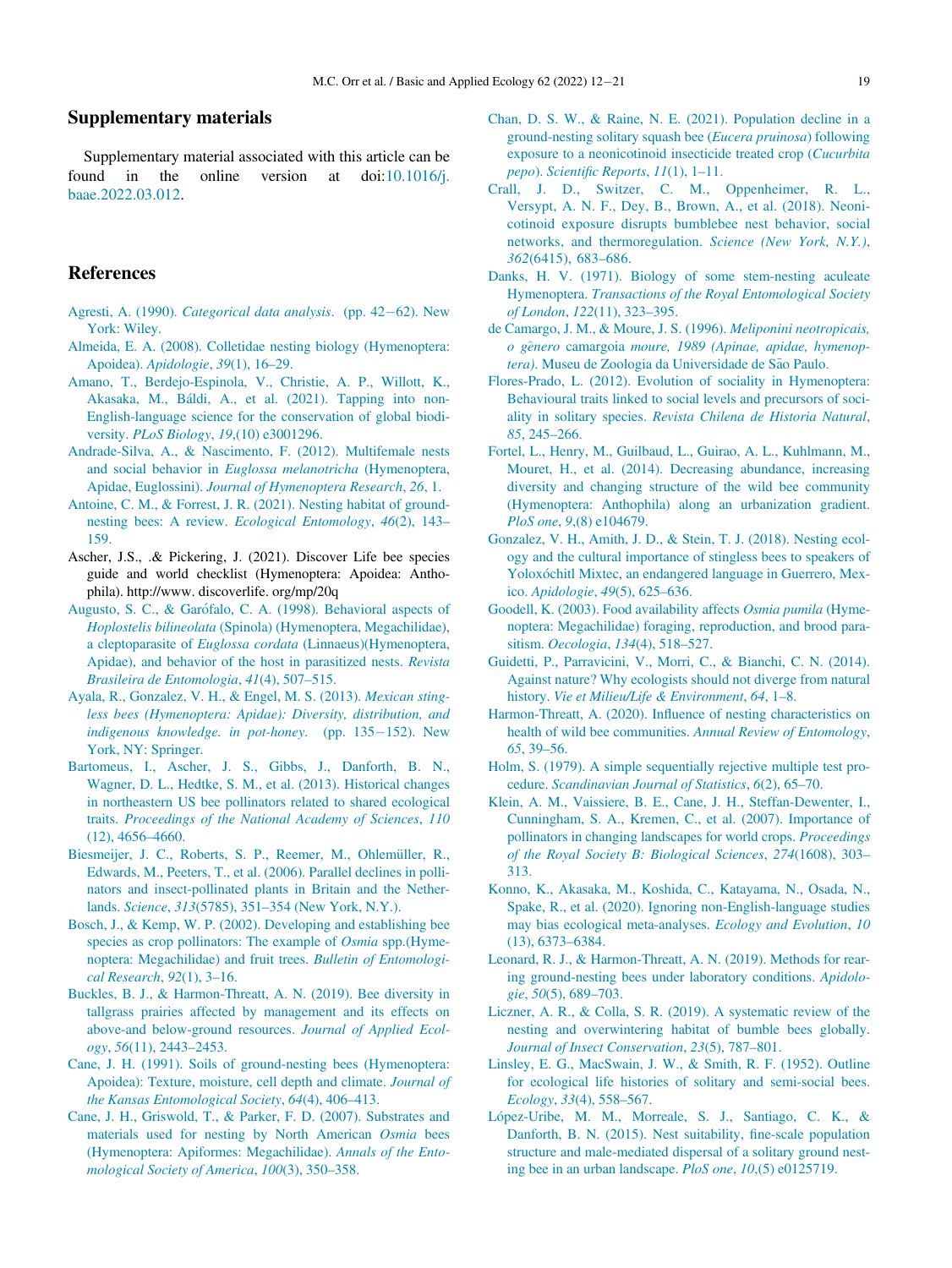- <span id="page-8-30"></span><span id="page-8-4"></span>[Lye, G. C., Osborne, J. L., Park, K. J., & Goulson, D. \(2012\).](http://refhub.elsevier.com/S1439-1791(22)00033-0/sbref0032) [Using citizen science to monitor](http://refhub.elsevier.com/S1439-1791(22)00033-0/sbref0032) Bombus populations in the [UK: Nesting ecology and relative abundance in the urban envi](http://refhub.elsevier.com/S1439-1791(22)00033-0/sbref0032)ronment. [Journal of Insect Conservation](http://refhub.elsevier.com/S1439-1791(22)00033-0/sbref0032), 16(5), 697–707.
- <span id="page-8-17"></span><span id="page-8-10"></span>[Maia-Silva, C., Hrncir, M., Imperatriz-Fonseca, V. L., &](http://refhub.elsevier.com/S1439-1791(22)00033-0/sbref0033) [Schorkopf, D. L. P. \(2016\). Stingless bees \(](http://refhub.elsevier.com/S1439-1791(22)00033-0/sbref0033)Melipona subnitida) [adjust brood production rather than foraging activity in](http://refhub.elsevier.com/S1439-1791(22)00033-0/sbref0033) [response to changes in pollen stores.](http://refhub.elsevier.com/S1439-1791(22)00033-0/sbref0033) Journal of Comparative [Physiology A](http://refhub.elsevier.com/S1439-1791(22)00033-0/sbref0033), 202(9), 723–732.
- <span id="page-8-24"></span><span id="page-8-12"></span>[Malyshev, S. I. \(1936\). The nesting habits of solitary bees: A](http://refhub.elsevier.com/S1439-1791(22)00033-0/sbref0034) comparative study. [Revista Espanola de Entomologia](http://refhub.elsevier.com/S1439-1791(22)00033-0/sbref0034), 11(3), 201–[309.](http://refhub.elsevier.com/S1439-1791(22)00033-0/sbref0034)
- <span id="page-8-27"></span><span id="page-8-23"></span><span id="page-8-13"></span>[Meiners, J. M., Griswold, T. L., & Carril, O. M. \(2019\). Decades of](http://refhub.elsevier.com/S1439-1791(22)00033-0/sbref0035) [native bee biodiversity surveys at Pinnacles National Park high](http://refhub.elsevier.com/S1439-1791(22)00033-0/sbref0035)[light the importance of monitoring natural areas over time.](http://refhub.elsevier.com/S1439-1791(22)00033-0/sbref0035) PloS one, 14[,\(1\) e0207566.](http://refhub.elsevier.com/S1439-1791(22)00033-0/sbref0035)
- <span id="page-8-14"></span><span id="page-8-6"></span>[Michener, C. D. \(1963\). Observations on the bionomics of a colo](http://refhub.elsevier.com/S1439-1791(22)00033-0/sbref0036)nial bee of the genus Perdita [\(Hymenoptera: Apoidea, Panurgi](http://refhub.elsevier.com/S1439-1791(22)00033-0/sbref0036)nae). [Journal of the Kansas Entomological Society](http://refhub.elsevier.com/S1439-1791(22)00033-0/sbref0036), 36(2), 114– [118.](http://refhub.elsevier.com/S1439-1791(22)00033-0/sbref0036)
- <span id="page-8-3"></span><span id="page-8-0"></span>Michener, C. D. (2007). [The bees of the world: 2](http://refhub.elsevier.com/S1439-1791(22)00033-0/sbref0037) (p. 992). John [Hopkins University Press Vol.](http://refhub.elsevier.com/S1439-1791(22)00033-0/sbref0037)
- <span id="page-8-16"></span><span id="page-8-15"></span>[Minckley, R. L., Wcislo, W. T., Yanega, D., &](http://refhub.elsevier.com/S1439-1791(22)00033-0/sbref0038) [Buchmann, S. L. \(1994\). Behavior and phenology of a special-](http://refhub.elsevier.com/S1439-1791(22)00033-0/sbref0038)ist bee (Dieunomia) and sunflower (Helianthus[\) pollen avail](http://refhub.elsevier.com/S1439-1791(22)00033-0/sbref0038)ability. Ecology, 75[\(5\), 1406](http://refhub.elsevier.com/S1439-1791(22)00033-0/sbref0038)–1419.
- <span id="page-8-25"></span><span id="page-8-18"></span>[Moure-Oliveira, D., Hirotsu, C. M., Serrano, J. C., &](http://refhub.elsevier.com/S1439-1791(22)00033-0/sbref0039) [Gar](http://refhub.elsevier.com/S1439-1791(22)00033-0/sbref0039)ó[falo, C. A. \(2019\). Host-parasitoid interactions between](http://refhub.elsevier.com/S1439-1791(22)00033-0/sbref0039) [the solitary bee Centris analis \(Apidae: Centridini\) and con](http://refhub.elsevier.com/S1439-1791(22)00033-0/sbref0039)opid fl[ies \(Diptera: Conopidae\).](http://refhub.elsevier.com/S1439-1791(22)00033-0/sbref0039) The Science of Nature, 106 [\(7\), 1](http://refhub.elsevier.com/S1439-1791(22)00033-0/sbref0039)–8.
- <span id="page-8-21"></span><span id="page-8-2"></span>[Nieto, A., Roberts, S. P., Kemp, J., Rasmont, P., Kuhlmann, M.,](http://refhub.elsevier.com/S1439-1791(22)00033-0/sbref0040) [Criado, M. G., et al. \(2015\).](http://refhub.elsevier.com/S1439-1791(22)00033-0/sbref0040) European red list of bees. Publication Offi[ce of the European Union.](http://refhub.elsevier.com/S1439-1791(22)00033-0/sbref0040)
- <span id="page-8-29"></span><span id="page-8-8"></span><span id="page-8-7"></span>[Orr, M. C., Ferrari, R. R., Hughes, A. C., Chen, J., Ascher, J. S.,](http://refhub.elsevier.com/S1439-1791(22)00033-0/sbref0041) [Yan, Y. H., et al. \(2021b\). Taxonomy must engage with new](http://refhub.elsevier.com/S1439-1791(22)00033-0/sbref0041) [technologies and evolve to face future challenges.](http://refhub.elsevier.com/S1439-1791(22)00033-0/sbref0041) Nature Ecol[ogy & Evolution](http://refhub.elsevier.com/S1439-1791(22)00033-0/sbref0041),  $5(1)$ ,  $3-4$ .
- <span id="page-8-22"></span><span id="page-8-11"></span>[Orr, M. C., Griswold, T., Pitts, J. P., & Parker, F. D. \(2016\). A new](http://refhub.elsevier.com/S1439-1791(22)00033-0/sbref0042) [bee species that excavates sandstone nests.](http://refhub.elsevier.com/S1439-1791(22)00033-0/sbref0042) Current Biology, 26 [\(17\), R792](http://refhub.elsevier.com/S1439-1791(22)00033-0/sbref0042)–R793.
- <span id="page-8-1"></span>[Orr, M. C., Hughes, A. C., Chesters, D., Pickering, J., Zhu, C. D.,](http://refhub.elsevier.com/S1439-1791(22)00033-0/sbref0043) [& Ascher, J. S. \(2021a\). Global patterns and drivers of bee dis](http://refhub.elsevier.com/S1439-1791(22)00033-0/sbref0043)tribution. [Current Biology](http://refhub.elsevier.com/S1439-1791(22)00033-0/sbref0043), 31(3), 451–458.
- <span id="page-8-31"></span><span id="page-8-26"></span><span id="page-8-9"></span>[Ostwald, M. M., Fox, T. P., Harrison, J. F., & Fewell, J. H. \(2021\).](http://refhub.elsevier.com/S1439-1791(22)00033-0/sbref0044) [Social consequences of energetically costly nest construction in](http://refhub.elsevier.com/S1439-1791(22)00033-0/sbref0044) a facultatively social bee. [Proceedings of the Royal Society B](http://refhub.elsevier.com/S1439-1791(22)00033-0/sbref0044), 288[,\(1949\) 20210033.](http://refhub.elsevier.com/S1439-1791(22)00033-0/sbref0044)
- <span id="page-8-20"></span><span id="page-8-5"></span>[Pitts-Singer, T. L., & Cane, J. H. \(2011\). The alfalfa leafcutting](http://refhub.elsevier.com/S1439-1791(22)00033-0/sbref0045) bee, [Megachile rotundata](http://refhub.elsevier.com/S1439-1791(22)00033-0/sbref0045): The world's most intensively managed solitary bee. [Annual Review of Entomology](http://refhub.elsevier.com/S1439-1791(22)00033-0/sbref0045), 56, 221–[237.](http://refhub.elsevier.com/S1439-1791(22)00033-0/sbref0045)
- <span id="page-8-28"></span><span id="page-8-19"></span>[Portman, Z. M., Bruninga-Socolar, B., & Cariveau, D. P. \(2020\).](http://refhub.elsevier.com/S1439-1791(22)00033-0/sbref0046) [The state of bee monitoring in the United States: A call to refo](http://refhub.elsevier.com/S1439-1791(22)00033-0/sbref0046)[cus away from bowl traps and towards more effective methods.](http://refhub.elsevier.com/S1439-1791(22)00033-0/sbref0046) [Annals of the Entomological Society of America](http://refhub.elsevier.com/S1439-1791(22)00033-0/sbref0046), 113(5), 337– [342.](http://refhub.elsevier.com/S1439-1791(22)00033-0/sbref0046)
- [Potts, S. G., Vulliamy, B., Roberts, S., O](http://refhub.elsevier.com/S1439-1791(22)00033-0/sbref0047)'Toole, C., Dafni, A., Ne'[eman, G., et al. \(2005\). Role of nesting resources in organis](http://refhub.elsevier.com/S1439-1791(22)00033-0/sbref0047)[ing diverse bee communities in a Mediterranean landscape.](http://refhub.elsevier.com/S1439-1791(22)00033-0/sbref0047) [Ecological Entomology](http://refhub.elsevier.com/S1439-1791(22)00033-0/sbref0047), 30(1), 78–85.
- CEE (2018).: Collaboration for Environmental Evidence. (2018). Guidelines and standards for evidence synthesis in environmental management. (Pullin A., Frampton G., Livoreil B., & Petrokofsky G., Eds.). Bangor, UK, Version 5.0. Retrieved from <http://www.environmentalevidence.org/information-for-authors>
- [Rayment, T. \(1948\). Notes on remarkable wasps and bees.](http://refhub.elsevier.com/S1439-1791(22)00033-0/sbref0049) Austal [Zoology](http://refhub.elsevier.com/S1439-1791(22)00033-0/sbref0049), 11, 238–254.
- [Requier, F., & Leonhardt, S. D. \(2020\). Beyond](http://refhub.elsevier.com/S1439-1791(22)00033-0/sbref0050) flowers: Including non-fl[oral resources in bee conservation schemes.](http://refhub.elsevier.com/S1439-1791(22)00033-0/sbref0050) Journal of [Insect Conservation](http://refhub.elsevier.com/S1439-1791(22)00033-0/sbref0050), 24(1), 5–16.
- [Roberts, R. B. \(1973\). Nest architecture and immature stages of the](http://refhub.elsevier.com/S1439-1791(22)00033-0/sbref0051) bee Oxaea flavescens [and the status of Oxaeidae \(Hymenop](http://refhub.elsevier.com/S1439-1791(22)00033-0/sbref0051)tera). [Journal of the Kansas Entomological Society](http://refhub.elsevier.com/S1439-1791(22)00033-0/sbref0051), 46(4), 437– [446.](http://refhub.elsevier.com/S1439-1791(22)00033-0/sbref0051)
- [Roubik, D. W. \(2006\). Stingless bee nesting biology.](http://refhub.elsevier.com/S1439-1791(22)00033-0/optDDa4kMyJHJ) Apidologie, 37[\(2\), 124](http://refhub.elsevier.com/S1439-1791(22)00033-0/optDDa4kMyJHJ)–143.
- [Roulston, T. A. H., & Goodell, K. \(2011\). The role of resources](http://refhub.elsevier.com/S1439-1791(22)00033-0/sbref0052) [and risks in regulating wild bee populations.](http://refhub.elsevier.com/S1439-1791(22)00033-0/sbref0052) Annual Review of [Entomology](http://refhub.elsevier.com/S1439-1791(22)00033-0/sbref0052), 56, 293–312.
- [Rozen, J. G. \(1983\). Nesting biology of the bee](http://refhub.elsevier.com/S1439-1791(22)00033-0/sbref0053) Svastra sabinensis [\(Hymenoptera, Anthophoridae\).](http://refhub.elsevier.com/S1439-1791(22)00033-0/sbref0053) Journal of the New York Ento[mological Society](http://refhub.elsevier.com/S1439-1791(22)00033-0/sbref0053), 91(3), 264–268.
- [Sakagami, S. F., & Michener, C. D. \(1962\).](http://refhub.elsevier.com/S1439-1791(22)00033-0/sbref0054) The nest architecture of the sweat bees (Halictinae)[. \(p. 135\). University of Kansas](http://refhub.elsevier.com/S1439-1791(22)00033-0/sbref0054) [Press.](http://refhub.elsevier.com/S1439-1791(22)00033-0/sbref0054)
- [Staab, M., Pufal, G., Tscharntke, T., & Klein, A. M. \(2018\). Trap](http://refhub.elsevier.com/S1439-1791(22)00033-0/sbref0055) [nests for bees and wasps to analyse trophic interactions in](http://refhub.elsevier.com/S1439-1791(22)00033-0/sbref0055) [changing environments-A systematic overview and user guide.](http://refhub.elsevier.com/S1439-1791(22)00033-0/sbref0055) [Methods in Ecology and Evolution](http://refhub.elsevier.com/S1439-1791(22)00033-0/sbref0055), 9(11), 2226–2239.
- [Tewksbury, J. J., Anderson, J. G., Bakker, J. D., Billo, T. J.,](http://refhub.elsevier.com/S1439-1791(22)00033-0/sbref0056) [Dunwiddie, P. W., Groom, M. J., et al. \(2014\). Natural history](http://refhub.elsevier.com/S1439-1791(22)00033-0/sbref0056)'s [place in science and society.](http://refhub.elsevier.com/S1439-1791(22)00033-0/sbref0056) Bioscience, 64(4), 300–310.
- [Travis, J. \(2020\). Where is natural history in ecological, evolution](http://refhub.elsevier.com/S1439-1791(22)00033-0/sbref0057)[ary, and behavioral science?](http://refhub.elsevier.com/S1439-1791(22)00033-0/sbref0057) The American Naturalist, 196(1), 1–[8.](http://refhub.elsevier.com/S1439-1791(22)00033-0/sbref0057)
- [Tscharntke, T., Gathmann, A., & Steffan-Dewenter, I. \(1998\). Bio](http://refhub.elsevier.com/S1439-1791(22)00033-0/sbref0058)[indication using trap-nesting bees and wasps and their natural](http://refhub.elsevier.com/S1439-1791(22)00033-0/sbref0058) [enemies: Community structure and interactions.](http://refhub.elsevier.com/S1439-1791(22)00033-0/sbref0058) Journal of [Applied Ecology](http://refhub.elsevier.com/S1439-1791(22)00033-0/sbref0058), 35(5), 708–719.
- [van der Niet, T. \(2020\). Paucity of natural history data impedes](http://refhub.elsevier.com/S1439-1791(22)00033-0/sbref0059) [phylogenetic analyses of pollinator-driven evolution.](http://refhub.elsevier.com/S1439-1791(22)00033-0/sbref0059) New Phytologist, 229[\(3\), 1201](http://refhub.elsevier.com/S1439-1791(22)00033-0/sbref0059)–1205.
- Wilder, B. T., O'[meara, C., Monti, L., & Nabhan, G. P. \(2016\).](http://refhub.elsevier.com/S1439-1791(22)00033-0/sbref0060) [The importance of indigenous knowledge in curbing the loss of](http://refhub.elsevier.com/S1439-1791(22)00033-0/sbref0060) [language and biodiversity.](http://refhub.elsevier.com/S1439-1791(22)00033-0/sbref0060) *Bioscience*, 66(6), 499–509.
- [Williams, N. M., Crone, E. E., T](http://refhub.elsevier.com/S1439-1791(22)00033-0/sbref0061)'ai, H. R., Minckley, R. L., [Packer, L., & Potts, S. G. \(2010\). Ecological and life-history](http://refhub.elsevier.com/S1439-1791(22)00033-0/sbref0061) [traits predict bee species responses to environmental disturban](http://refhub.elsevier.com/S1439-1791(22)00033-0/sbref0061)ces. [Biological Conservation](http://refhub.elsevier.com/S1439-1791(22)00033-0/sbref0061), 143(10), 2280–2291.
- [Woodcock, B. A., Bullock, J. M., Shore, R. F., Heard, M. S.,](http://refhub.elsevier.com/S1439-1791(22)00033-0/sbref0063) [Pereira, M. G., Redhead, J., et al. \(2017\). Country-speci](http://refhub.elsevier.com/S1439-1791(22)00033-0/sbref0063)fic [effects of neonicotinoid pesticides on honey bees and wild](http://refhub.elsevier.com/S1439-1791(22)00033-0/sbref0063) bees. Science, 356(6345), 1393–[1395 \(New York, N.Y.\).](http://refhub.elsevier.com/S1439-1791(22)00033-0/sbref0063)